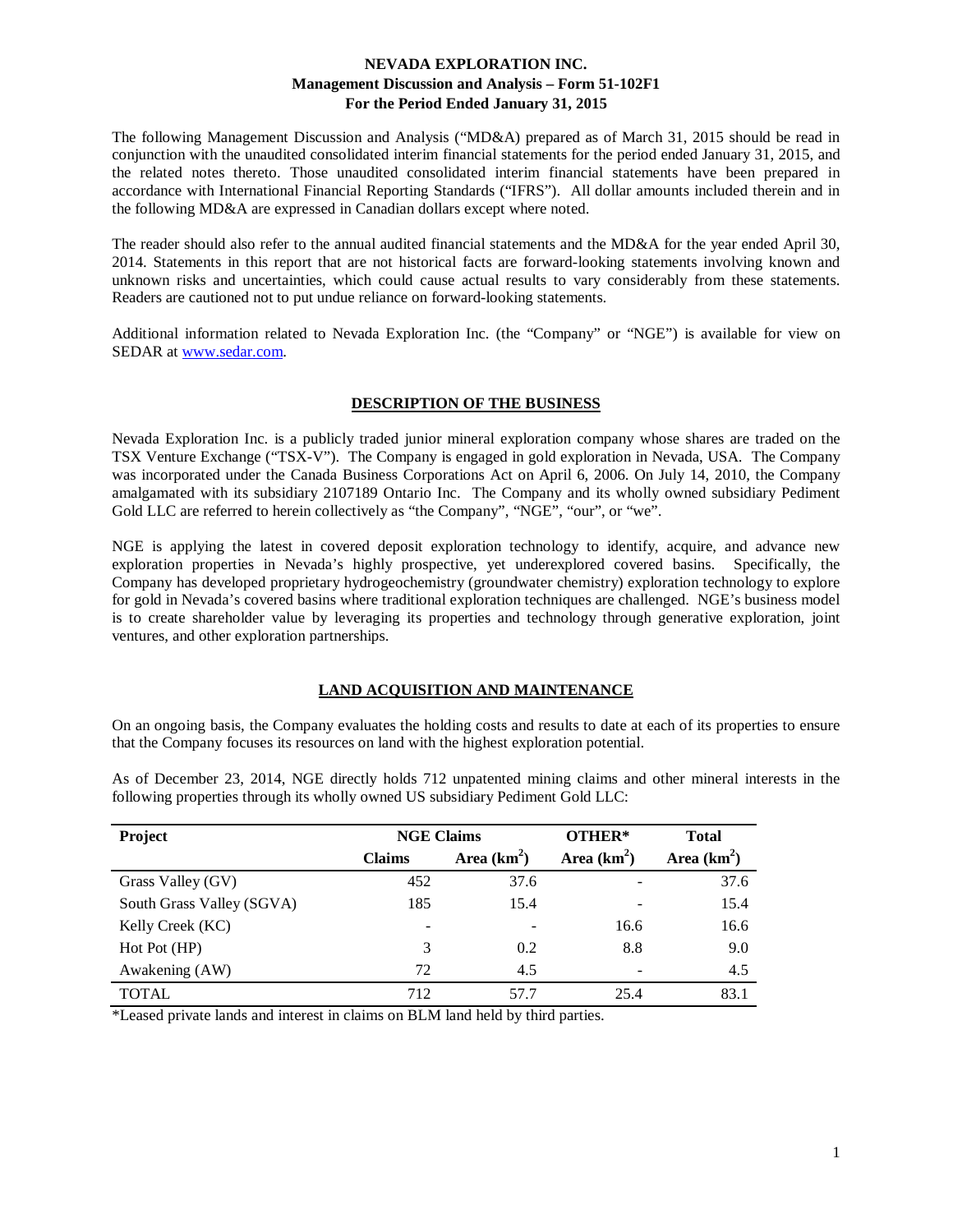## **EXPLORATION RISK MANAGEMENT STRATEGY**

NGE manages exploration risk by focusing exploration resources in specific, planned stages on each property. If the results from one stage are positive, then NGE allocates funds to the next stage. If at any stage, results are negative, NGE drops the property from further consideration. NGE's staged exploration strategy assures that properties showing positive results move aggressively through the exploration pipeline.

NGE's exploration stages include:

- − Hydrogeochemistry: NGE first uses its proprietary hydroprobe sampling technology to collect regularized hydrogeochemistry samples across areas already shown to be prospective based on samples collected from existing springs and wells. NGE uses the data to develop a computerized hydrogeochemistry model of each target.
- − Acquisition: NGE acquires the mineral rights covering prospective targets showing large areas of highly anomalous hydrogeochemistry. If a target of exploration interest is on BLM land that is open to location (available), NGE locates mineral claims. If a target lies on private land, NGE completes a title review to determine mineral title ownership, and then endeavours to negotiate an agreement with the owner.
- − Surface Geochemistry: NGE completes detailed soil, vegetation, and/or soil gas sampling across areas demonstrating prospective hydrogeochemistry to detect the possible vertical migration of gold and traceelements from the underlying bedrock into the soils above. The use of surface geochemistry allows NGE to confirm the presences of anomalous levels of gold and other trace elements in a secondary medium in addition to in the groundwater.
- − Gravity Geophysics: NGE uses detailed gravity geophysics to provide valuable information about the depth to bedrock across a property. Gravity data can suggest areas of strong changes in the relief or composition of the underlying bedrock, which can be indicative of underlying fault zones and alteration that often control the location of gold mineralization.
- − Air Magnetics: NGE uses detailed air magnetic geophysics to provide information on the locations and types of rocks, fault zones, and hydrothermal alteration that generally accompany large gold deposits.
- − Seismic Geophysics: NGE uses seismic geophysics, where appropriate, to identify deep-seated, steeply-dipping fault zones that can be projected into the near surface environment. Major, high-angle structures are important since they provide a potential conduit or 'plumbing' system for potential gold-bearing, hydrothermal fluids to access near-surface areas and deposit gold.

Drilling: where properties successfully pass through the above exploration stages, NGE uses drilling to test for: (1) shallow bedrock (< 1,000ft beneath the surface); (2) structures or faults in bedrock that may source potential mineralization; (3) bedrock that has been altered by hydrothermal fluids; (4) anomalous concentrations of gold and associated trace-elements in bedrock; and (5) sufficiently sized target to reasonably contain an economic resource. NGE evaluates drilling results based on these criteria to determine whether or not to continue to maintain each property and commit further exploration expenditures towards them.

## **MINERAL EXPLORATION PROPERTIES**

*Grass Valley (GV)*

The Grass Valley Project is located 90 km (55 miles) southwest of Carlin in Lander County, Nevada, along the western side of Grass Valley, approximately 16 kilometres (10 mi) south of Barrick Gold Corp.'s Cortez Pipeline property, one of the world's largest and lowest cost gold mines. The Company has a 100% interest in 452 claims  $(37.6 \text{ km}^2)$  at Grass Valley.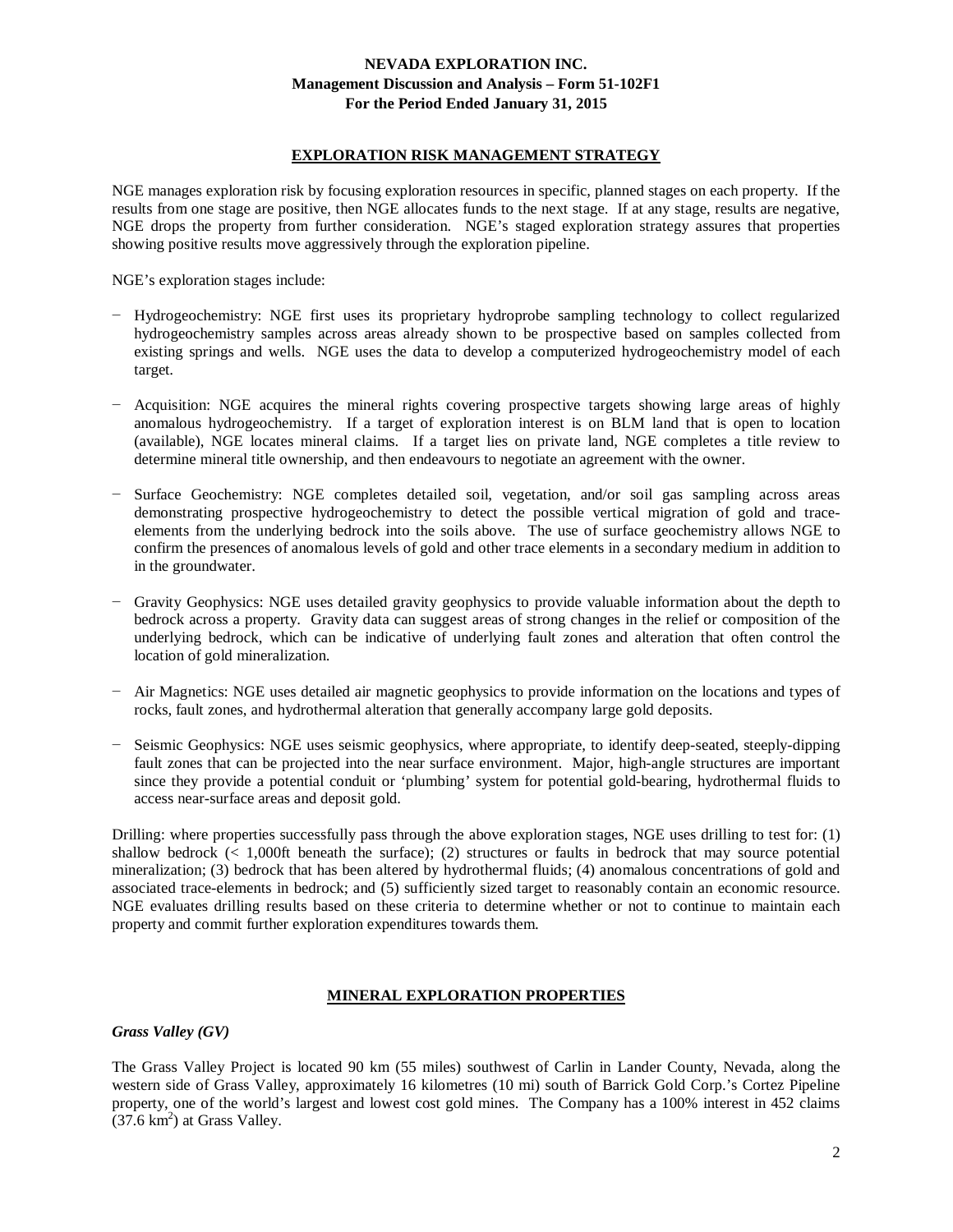The Grass Valley project was identified and acquired in 2012 as a result of a hydrogeochemistry sampling program completed as part of a generative Exploration Agreement with McEwen Mining Inc. For the first two years of the project McEwen Mining Inc. controlled the project and advanced it by: collecting rock, soil, and vegetation geochemistry samples; mapping the exposed range front geology in the context of the regionally important structural controls; completing a detailed gravity geophysics survey; acquiring and reprocessing historic seismic geophysical data; and drilling one stratigraphic test drill hole.

The combined exploration dataset has confirmed that this Project represents a compelling new gold exploration target with significant upside in a region of Nevada known for large, world class gold deposits.

In the summer of 2014, McEwen Mining Inc. elected to withdraw from the Exploration Agreement, and NGE now holds a 100% interest in the Project.

#### *South Grass Valley (SGV)*

NGE established the South Grass Valley Project in 2013 by staking 185 unpatented mining claims (approx. 15.4 km<sup>2</sup>). The Project is located in Lander County, north-central Nevada, approximately 50 kilometres (32 miles) south southwest of Barrick Gold Corp.'s Cortez Pipeline property.

#### *Kelly Creek (KC)*

The Kelly Creek Project is located in Humboldt County, Nevada, approximately 40km north-northwest of Battle Mountain, Nevada. On January 1, 2009, the Company entered into a Mining Lease and Option to Purchase Agreement with Genesis Gold Corporation ("Genesis") to acquire a 100% interest of Genesis's Hot Pot Claims, which consist of 254 unpatented mineral claims (20.2km<sup>2</sup>). Under the Agreement, the Company is the Operator and has the option to purchase 100% of the Genesis claims for USD\$1,500,000, subject to a 1.5% Net Smelter Return Royalty ("Royalty"). The Company also has the option to purchase one half of the royalty (0.75%) for USD\$750,000.

The Company shall pay to Genesis advance royalty payments as follows:

| $1st$ anniversary                                 | S | 5,000  | (paid)                 |
|---------------------------------------------------|---|--------|------------------------|
| $2nd$ anniversary                                 |   | 10,000 | (paid)                 |
| $3rd$ anniversary                                 |   | 10,000 | (paid)                 |
| $4th$ anniversary                                 |   | 10,000 | (paid)                 |
| 5 <sup>th</sup> and each subsequent anniversaries |   | 50,000 | $(paid)$ <sup>i)</sup> |

i) During the period ended January 31, 2015, the Company agreed to issue 800,000 Common shares (issued), plus \$10,000 USD to be paid on or before September 1, 2015 to satisfy the 2014 annual payment under the Mining Lease and Option to Purchase Agreement with Genesis. (Note 12)

The Kelly Creek project area is located in the prolific Kelly Creek Basin, between multi-million ounce gold deposits on the north (Twin Creeks, Getchell, Turquoise Ridge and Pinson) and south (Lone Tree, Marigold, Converse, Trenton Canyon and Copper Canyon). With the addition of Genesis's Hot Pot claims, NGE is now one of the largest property holders in the Kelly Creek Basin, along with Newmont Mining Corporation, which controls the majority of the alternating sections. However, despite its close proximity to world class gold deposits, the Kelly Creek project area has seen very limited historic exploration activity because the Basin's bedrock is largely covered by syn- to post-mineral volcanic units and post-mineral alluvium.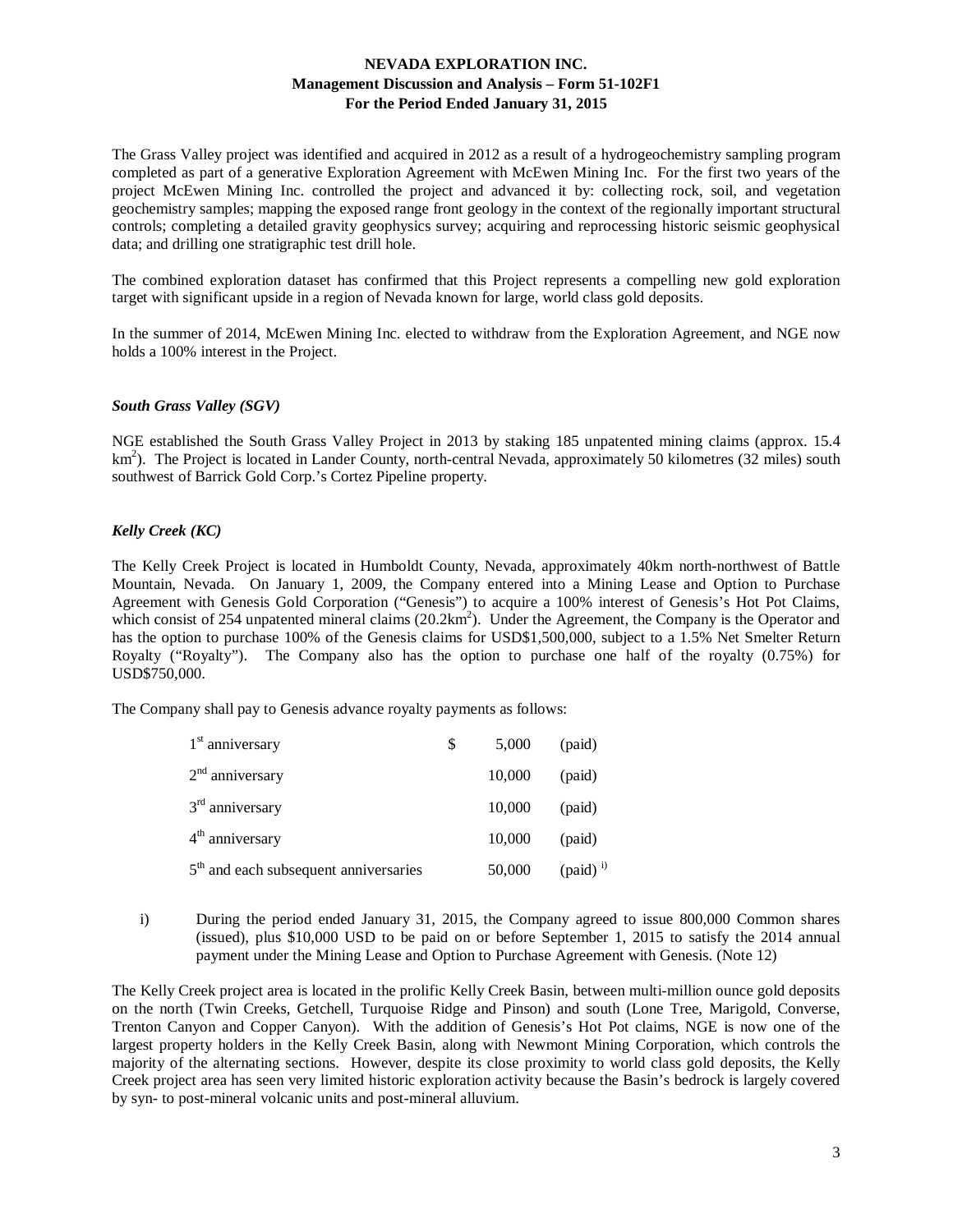During 2007 and 2008, NGE completed a large scale reconnaissance hydrogeochemistry sampling program across the Kelly Creek Basin and successfully delineated a significant area of anomalous hydrogeochemistry similar to that surrounding the adjacent gold mines. A detailed gravity geophysical survey was completed in 2010 with positive results confirming the presence of shallow bedrock over the large area.

Kelly Creek sits adjacent to NGE's Hot Pot Project and has benefited from the updated and improved understanding of the district geologic controls provided by the Enexco drilling at Hot Pot. Combined with the hydrogeochemistry and gravity geophysics that NGE has collected, and the favorable regional, district and property scale lithology, structure and alteration, NGE believes that it has narrowed the area of exploration focus at Kelly Creek and confirmed the strong potential for covered gold mineralization. NGE is now looking for an exploration partner to work with at Kelly Creek, and expects the next phases of work at Kelly Creek to include detailed air magnetic geophysics, additional groundwater sampling, and seismic geophysics.

## *Hot Pot (HP)*

In 2004, NGE's regional reconnaissance hydrogeochemistry program identified a prospective exploration target near Hot Pot in Humboldt County, Nevada, approximately 30km northwest of Battle Mountain, Nevada. Regional gravity data suggested that the Hot Pot area is underlain by a bedrock high covered by a thin layer of sand & gravel.

On September 16, 2005, the Company entered into a 10 year Mining Lease Agreement on 8.8km<sup>2</sup> at Hot Pot Project, subject to a 3% NSR to the land owner. The Company also controls 3 claims at Hot Pot (20 hectares). The lands within the Mining Lease Agreement and the 6 claims are subject to a 1.25% NSR to Royal Gold, Inc.

In 2005, nine RC drill holes were completed at Hot Pot to depths ranging from 92m (300ft) to 190m (620ft) for a total of 1,195m (3,900ft). The widely-spaced, shallow holes confirmed bedrock to range in depth from 33m (110ft) to 112m (370ft). The bedrock was hydrothermally altered and contained anomalous gold and trace elements similar to that associated with the Lone Tree gold mine. The drilling also confirmed and enlarged the area of anomalous hydrogeochemistry.

In 2007, NGE used its hydroprobe equipment to complete a detailed hydrogeochemistry survey at Hot Pot on a 400m (1/4 mi) grid. The resulting dataset showed highly anomalous gold and trace elements chemistry and further expanded the area of exploration interest. Additionally, in 2007, NGE completed two seismic geophysical lines, which identified several deep, north-trending, steeply-dipping fault zones. In 2008, NGE completed a detailed gravity geophysical survey, which successfully mapped the relative depth to the underlying bedrock by measuring the density contrast between 200m sampling points. The gravity survey delineated sharp changes in the slope of the bedrock that coincided with the fault zones identified by seismic geophysics.

In 2008, NGE completed 10 vertical, RC drill holes to test small segments of the steeply-dipping fault zones identified by the 2007 seismic and gravity geophysics. Three vertical holes were spaced 100m (330ft) apart on each of three lines. The holes ranged in depth from 50m (165ft) to 175m (575ft) for a total of 1,085m (3,565ft). The shallow drill holes encountered hydrothermally altered bedrock containing anomalous gold and trace elements. Deeper, angle drill holes designed to cross cut the areas where the steeply-dipping fault zones had been projected were planned, but the drilling contractor was unable to complete the program.

Also in 2008, an energy company, with business interests separate from NGE, started a deep test drill hole on the Hot Pot property. In exchange for NGE's seismic data, NGE was granted access to drill cuttings from the 1,372m (4,500ft) drill hole. Significantly, the deep drill hole encountered hydrothermally-altered, Paleozic Rocks underlying the Hot Pot Project. Hydrothermal alteration includes carbon re-mobilization, local bleaching, clay, decalcification and secondary pyrite.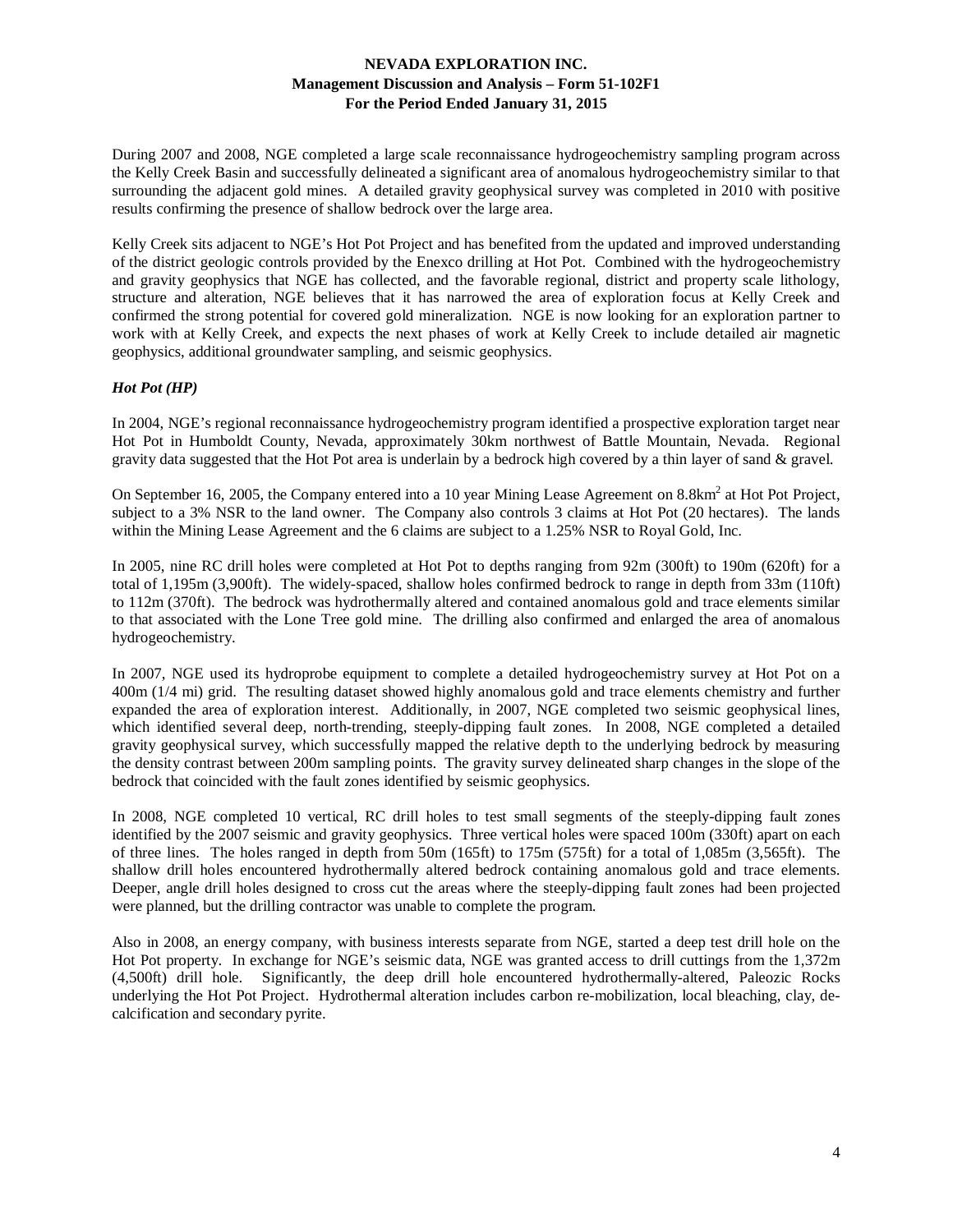Although potentially economic quantities of gold mineralization have not yet been encountered at Hot Pot, drilling to date has been wide-spaced and could have easily missed the type of high-angle fault zones that control significant known gold mineralization elsewhere in the region. The widely-distributed, highly anomalous gold in groundwater together with the large area of hydrothermally-altered and geochemically anomalous bedrock strongly suggests that higher values for gold in bedrock than have been discovered to date may still be located nearby. The next step is more closely-spaced, shallow, vertical drill holes and/or deeper, angle holes targeted to intersect steeply-dipping, potentially ore-bearing fault zones and favourable bedrock units.

On September 16, 2009, the Company entered into an Exploration Agreement with International Enexco Ltd. ("Enexco") whereby Enexco can earn a 51% interest in the Hot Pot Property by drilling 6,000 meters (19,600ft) over three years, with the option to earn an additional 19%, for 70% total, by drilling another 3,000 meters (9,800ft) during the fourth year. On July 2, 2009, NGE announced that Enexco had begun drilling at Hot Pot.

In 2009 and early 2010, Enexco completed an 11 hole, 3,462 metre (11,360 ft) core drilling program at Hot Pot to collect stratigraphic information and test for mineralized structures beneath the alluvial cover. Enexco's drilling successfully encountered weak, but widespread anomalous gold values in all 11 holes. Importantly, the results showed that the anomalous gold values at Hot Pot are associated with increased copper values, an association that is related to ore-grade gold mineralization within the Marigold mine complex 9 km (6 miles) to the south-southwest. In addition, the results included anomalous silver concentrations, including one  $4.57$  metre (15 ft) interval averaging 15.5 gpt silver, as well as several other trace element distribution patterns indicative of a large hydrothermal system. Enexco engaged Doug McGibbon, an economic geologist with over 25 years of exploration experience in the Battle Mountain area and responsible for major discoveries at the Marigold and Pinson mines, to review the drilling results and the exploration data, and to put the Hot Pot property into regional context (taken from January 25, 2010, Enexco news release):

"Mr. McGibbon's study has confirmed that the hydrothermally altered and mineralized lithologies at Hot Pot are similar if not stratigraphically equivalent to those hosting orebodies at the Marigold mine. Although gold values only ranged up to 66 parts per billion, the mineralized zones encountered were up to 149 metres in length beneath overburden cover that was between 40 to 152 metres in all but two of the holes, with the spacing between holes still leaving sufficient room to host a significant gold deposit. Drilling also identified zones of oxidation to depths of 300 metres, significant intervals of brecciated material indicative of several major fault zones and an apparent horst block with similarities to the geologic setting at the Lone Tree mine. Structural analysis is currently under way, and additional geochemical and geophysical work are being considered to focus further drilling."

On August 16, 2011, NGE reported that Enexco withdrew from the Exploration Agreement at Hot Pot, and that as a result, Enexco retained no interest in the project. NGE has updated the exploration model for the project based on Enexco's drilling, and NGE believes that the combined dataset confirms that the project represents a compelling exploration target in an important part of Nevada.

## *Awakening (AW)*

The Awakening Project is located in Humboldt County, Nevada, approximately 50km north-northwest of Winnemucca, Nevada, and directly north of the Sleeper Gold Mine. The Company has a 100% interest in 72 claims (4.5 km<sup>2</sup>) at Awakening. The Awakening gold property is largely covered by syn- to post-mineral volcanic units and post-mineral alluvium and as a result, has seen little historic exploration activity. Projections of favourable lithology, structure, and alteration at regional, district and property scales suggest that potentially important goldsilver mineralization may be located within economic depths beneath the cover at Awakening.

In 2007 and 2008, NGE completed a detailed hydrogeochemistry program at Awakening. The groundwater samples contained high levels of gold and other trace elements in concentrations similar to those found at the adjacent Sleeper mine. During April and June, 2008, the Company's field crews completed soil sampling programs across the property and successfully confirmed the presence of anomalous gold and gold-related trace elements.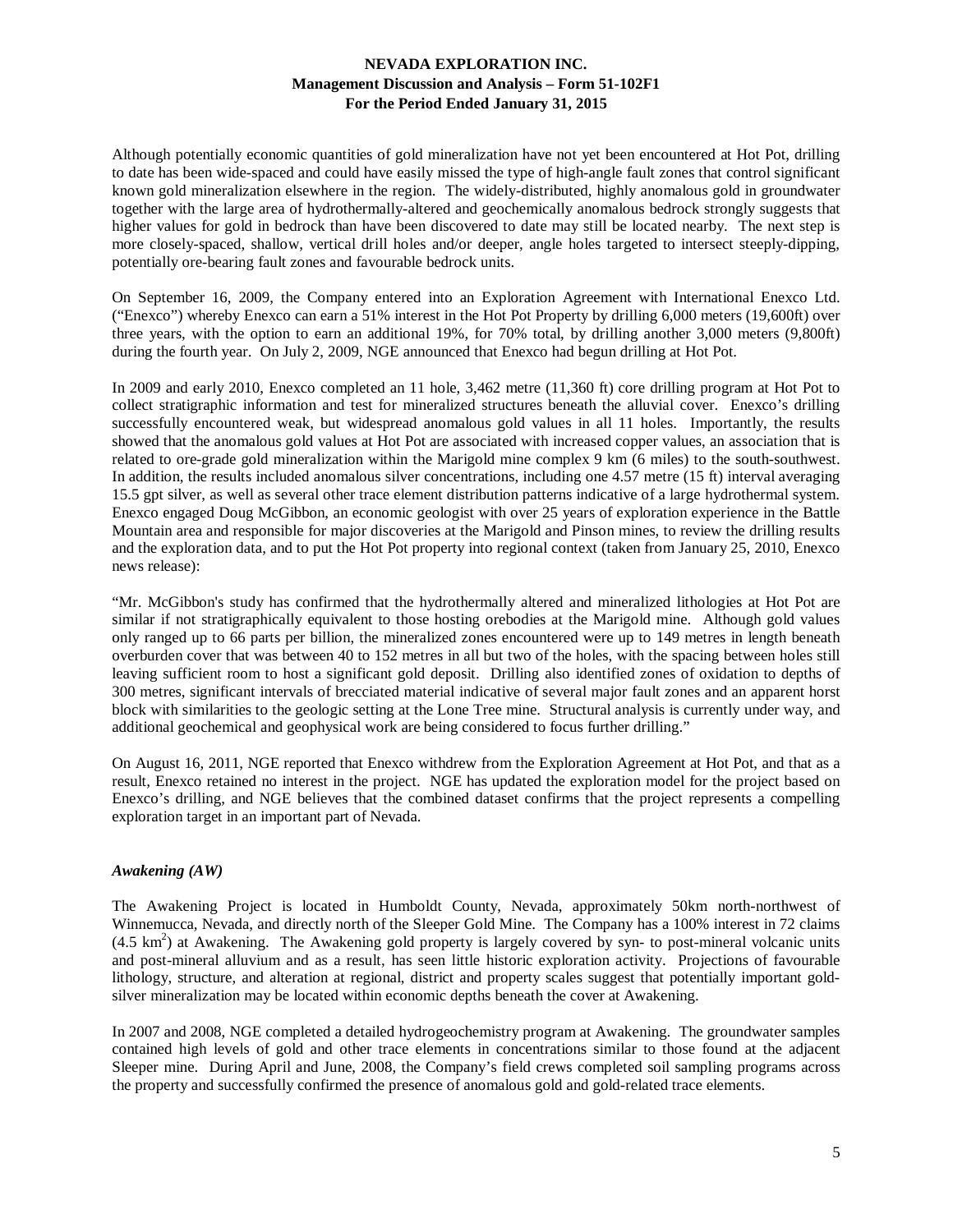Also in 2008, NGE acquired approximately  $85 \text{km}^2$  (33mi<sup>2</sup>) of high quality gravity geophysics data and approximately 173 km<sup>2</sup> (67 m<sup>2</sup>) of air magnetic data. The gravity geophysical survey was collected to delineate depth to metasedimentary and granitic bedrock, potential thickness of preserved rhyolitic volcanic rocks, and the location and orientation of prominent lithologic offsets that might be indicative of major fault zones. The detailed air magnetic survey was completed to be used in conjunction with the gravity data to define magnetically anomalous volcanic lithologies and zones of hydrothermal and/or structural magnetite destruction that might be indicative of major fault zones and possible hydrothermal alteration.

The results of the geochemistry and geophysical programs combined to improve NGE's exploration model and demonstrated that Awakening is a compelling target. In 2008, NGE commenced a Phase I RC drilling program at the Awakening property but drilling was suspended due to drilling difficulties.

During 2009, NGE completed detailed geologic mapping at a scale of 1:10,000 in the northern-most Slumbering Hills along the eastern edge of Awakening. In March, 2010, the Company completed a 258 page technical report summarizing all work completed on the property and began discussions with potential JV partners.

On June 4, 2010, Northgate Minerals Corp. ("Northgate") (TSX: NGX, NYSE Amex: NXG) and NGE announced the completion and execution of an Exploration and Option to Enter Joint Venture Agreement ("Agreement") on NGE's Awakening Gold Project ("Property"), in Humboldt County, Nevada. The Agreement granted Northgate the option to earn an initial 51% interest in the Property by spending USD\$4,100,000 in exploration and making additional cash payments totaling USD\$436,000 over five years. If Northgate completed the initial 51% earn-in, it had the option to earn an additional 14%, for a total of 65%, by completing a feasibility report on the Property.

During 2011, Northgate completed a seven hole core drilling program totalling 2,194 metres (7,198 feet). In January, 2011, Northgate was acquired by AuRico Gold Inc. ("AuRico"). AuRico indicated to NGE that Northgate's drilling results at Awakening were not encouraging enough to warrant AuRico's continuation of the Agreement, and during the year ended April 30, 2012, AuRico elected to terminate the Agreement. AuRico retains no interest in the project.

On July 1, 2008, the Company entered into a Mining Lease agreement with DIR Exploration Inc. on 15 claims (1.2km<sup>2</sup>) contained within NGE's larger claim block known as the Shine Claims. In early 2011, NGE completed a 10 hole, 1,573 metre (5,160 feet), Phase I drilling program on the Shine Claims. Based on the results of the drilling at the Shine Claims in the context of the other data collected elsewhere at the Awakening Project, the Company decided to focus its exploration on areas within the claims controlled directly by NGE; and accordingly, NGE terminated the Mining Lease on the Shine Claims during the year ended April 30, 2013.

NGE's management believes that the results of NGE's integrated exploration program at Awakening have delineated a focused pediment target along a structural zone extending north from Paramount Gold & Silver Corp.'s Sleeper Gold Project.

## *Fletcher Junction (FJ)*

The Fletcher Junction Project is located in Mineral County, Nevada, approximately 30km southwest of Hawthorne, Nevada. The Fletcher Junction Project was identified as part of NGE's ongoing hydrogeochemistry reconnaissance program.

NGE and an exploration partner advanced the Project by completing additional surface geochemistry, VTEM geophysics, and both reverse circulation and core drilling. The results confirmed the presence of a large, potentially, gold-bearing hydrothermal system, and have demonstrated the effectiveness of using groundwater chemistry to identify important, previously unknown gold exploration targets.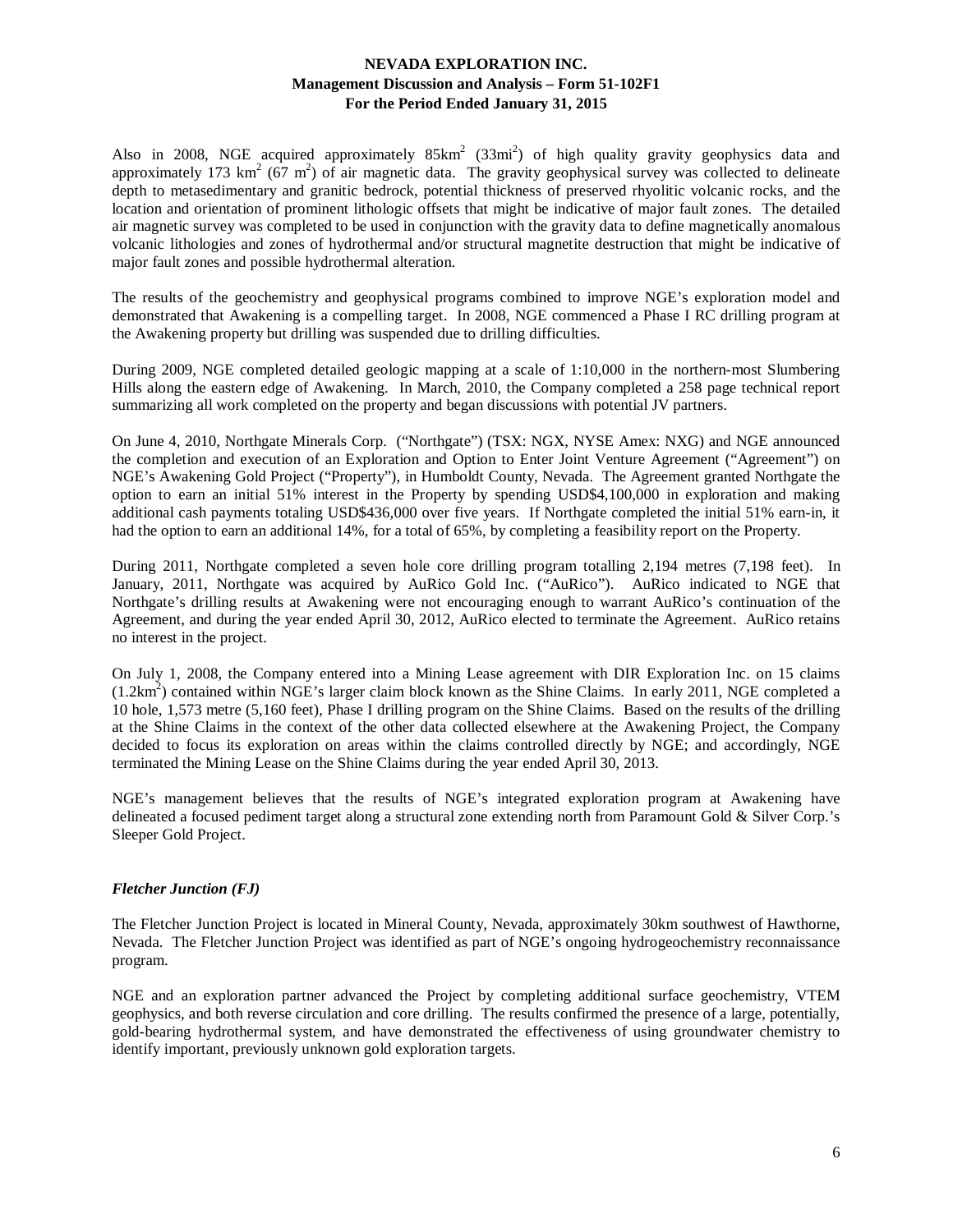Unfortunately, while the Fletcher Junction Project contains large volumes of hydrothermally-altered volcanic rock reporting highly-anomalous gold-associated trace elements consistent in size, shape, and geology with the adjacent Aurora Mining District, the exploration dataset suggested that the primary zone of potential mineralization lies beneath a relatively deep layer of basalt, alluvium, and other material measuring approximately 600 metres (2,000 feet). At this depth, the economics of a deposit of this size become less attractive, and for this reason, in September 2014, NGE chose to stop advancing the Project in order to focus its resources on the projects demonstrating the highest potentials.

For a summary of NGE's property expenditures to date, please refer to Note 8 in the associated condensed consolidated interim financial statements.

## **RESULTS OF OPERATIONS**

#### *Operating Expenses*

During the period ended January 31, 2015, NGE's net losses were \$1,561,648 compared to \$3,131,825 for the period ended January 31, 2014. The significant decrease in net losses for the period ended January 31, 2015 was primarily as a result of a lower write-off of exploration and evaluation assets of \$1,349,346 (2013 - \$2,632,919).

General exploration costs during the period ended January 31, 2015, were \$1,648 compared to \$145,797 for the period ended January 31, 2014. The decrease is a result of decreased reconnaissance groundwater sampling during the period. Because the expenditures are not related to any specific property, they have been expensed.

Salaries and related expenses during the period ended January 31, 2015, were \$96,925 compared to \$305,519 for the period ended January 31, 2014. The decrease is primarily as a result of decreased activity during the period due to cost-saving initiatives of the Company. Included in salaries is compensation of key management personnel which is described below under the subheading "Key Management Compensation".

#### *Selected Annual Information*

The following table provides a brief summary of the Company's financial operations. For more detailed information, refer to the financial statements.

|                                  | Year Ended<br>April 30,<br>2014 |   | Year Ended<br>April 30,<br>2013 | Year Ended<br>April 30,<br>2012 |
|----------------------------------|---------------------------------|---|---------------------------------|---------------------------------|
| Total revenues                   | \$<br>259,065                   | S | 240,710                         | \$<br>543,971                   |
| Net loss                         | (3,532,587)                     |   | (821, 148)                      | (854,904)                       |
| Basic and diluted loss per share | (0.02)                          |   | (0.01)                          | (0.01)                          |
| Total assets                     | 4,637,976                       |   | 7,321,666                       | 7,076,791                       |
| Total long-term liabilities      | 35,870                          |   |                                 |                                 |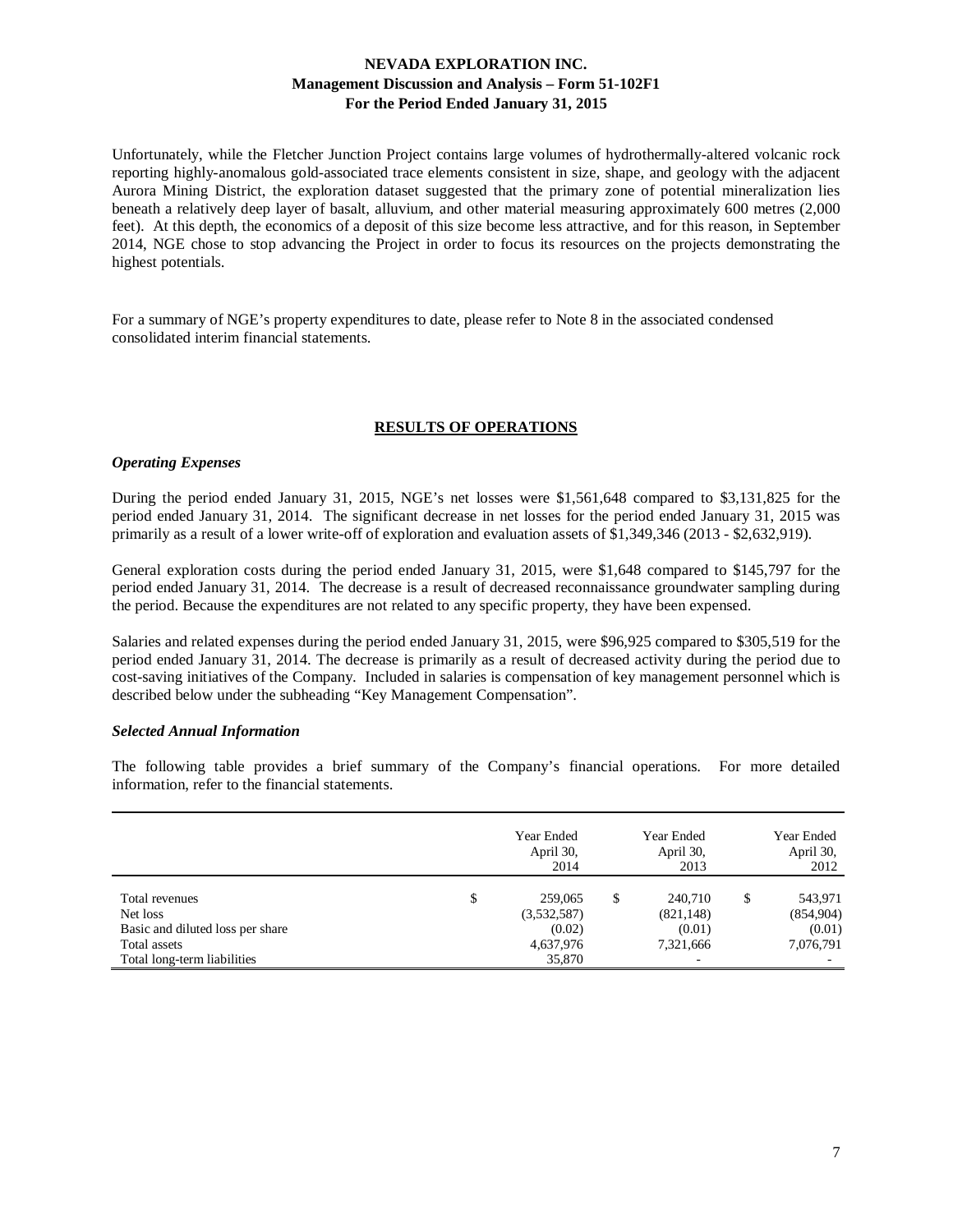#### *Summary of Quarterly Results*

|                                                                                                                                                         | Three Month<br>Period Ended<br>January 31,<br>2015                        |               | Three Month<br>Period Ended<br>October 31,<br>2014                         |               | Three Month<br>Period Ended<br>July 31,<br>2014                            |    | Three Month<br>Period Ended<br>April 30,<br>2014                                    |
|---------------------------------------------------------------------------------------------------------------------------------------------------------|---------------------------------------------------------------------------|---------------|----------------------------------------------------------------------------|---------------|----------------------------------------------------------------------------|----|-------------------------------------------------------------------------------------|
| Total assets<br>Exploration and evaluation assets<br>Working capital (deficiency)<br>Equity<br>Revenues<br>Net income (loss)<br>Income (loss) per share | \$<br>3,828,560<br>3,626,215<br>(361, 788)<br>3,404,521<br>12,122<br>0.00 | <sup>\$</sup> | 3,424,458<br>3,207,458<br>(371, 244)<br>2,965,948<br>(1,573,770)<br>(0.01) | <sup>\$</sup> | 3,260,932<br>2,993,997<br>(287, 926)<br>2,878,357<br>(1,445,829)<br>(0.01) | -S | 4,637,976<br>4,359,925<br>(235, 556)<br>4,320,680<br>15,477<br>(400, 762)<br>(0.00) |

|                                                                                                               | Three Month<br>Period Ended<br>January 31,<br>2014                               | Three Month<br>Period Ended<br>October 31,<br>2013                   |      | Three Month<br>Period Ended<br>July 31,<br>2013               |    | Three Month<br>Period Ended<br>April 30,<br>2013             |
|---------------------------------------------------------------------------------------------------------------|----------------------------------------------------------------------------------|----------------------------------------------------------------------|------|---------------------------------------------------------------|----|--------------------------------------------------------------|
| <b>Total assets</b><br>Exploration and evaluation assets<br>Working capital<br>Equity<br>Revenues<br>Net loss | \$<br>4,781,464 \$<br>4,410,525<br>(85,974)<br>4,559,258<br>40,195<br>(154, 967) | 4,540,055<br>4,081,553<br>99,560<br>4,418,070<br>203,393<br>(75,018) | - \$ | 4,562,712<br>3,904,561<br>295,558<br>4,435,798<br>(2,901,840) | -S | 7,321,666<br>6,407,725<br>570,528<br>7,213,628<br>(222, 703) |
| Loss per share                                                                                                | (0.00)                                                                           | (0.00)                                                               |      | (0.02)                                                        |    | (0.01)                                                       |

## **ASSETS & LIABILITIES**

Deposits for land reclamation also add to the Company's asset base. Those deposits as at January 31, 2015 are \$24,385 (April 30, 2014 - \$75,821). These deposits (bonds) are required by the U.S Bureau of Land Management (BLM) and US Forest Service (USFS) to ensure that reclamation and clean-up work on NGE's properties will be completed to the satisfaction of the BLM and the USFS.

## **LIQUIDITY AND CAPITAL RESOURCES**

## *Liquidity*

The Company has financed its operations primarily through the issuance of common shares. The Company continues to seek capital through various means including the issuance of equity and/or debt.

The financial statements have been prepared on a going concern basis which assumes that the Company will be able to realize its assets and discharge its liabilities in the normal course of business for the foreseeable future. The continuing operations of the Company are dependent upon its ability to continue to raise adequate financing.

Net cash used in operating activities for the period ended January 31, 2015 was \$90,732 compared to \$373,741 during the period ended January 31, 2014 and consists primarily of the operating loss and changes in non-cash working capital items.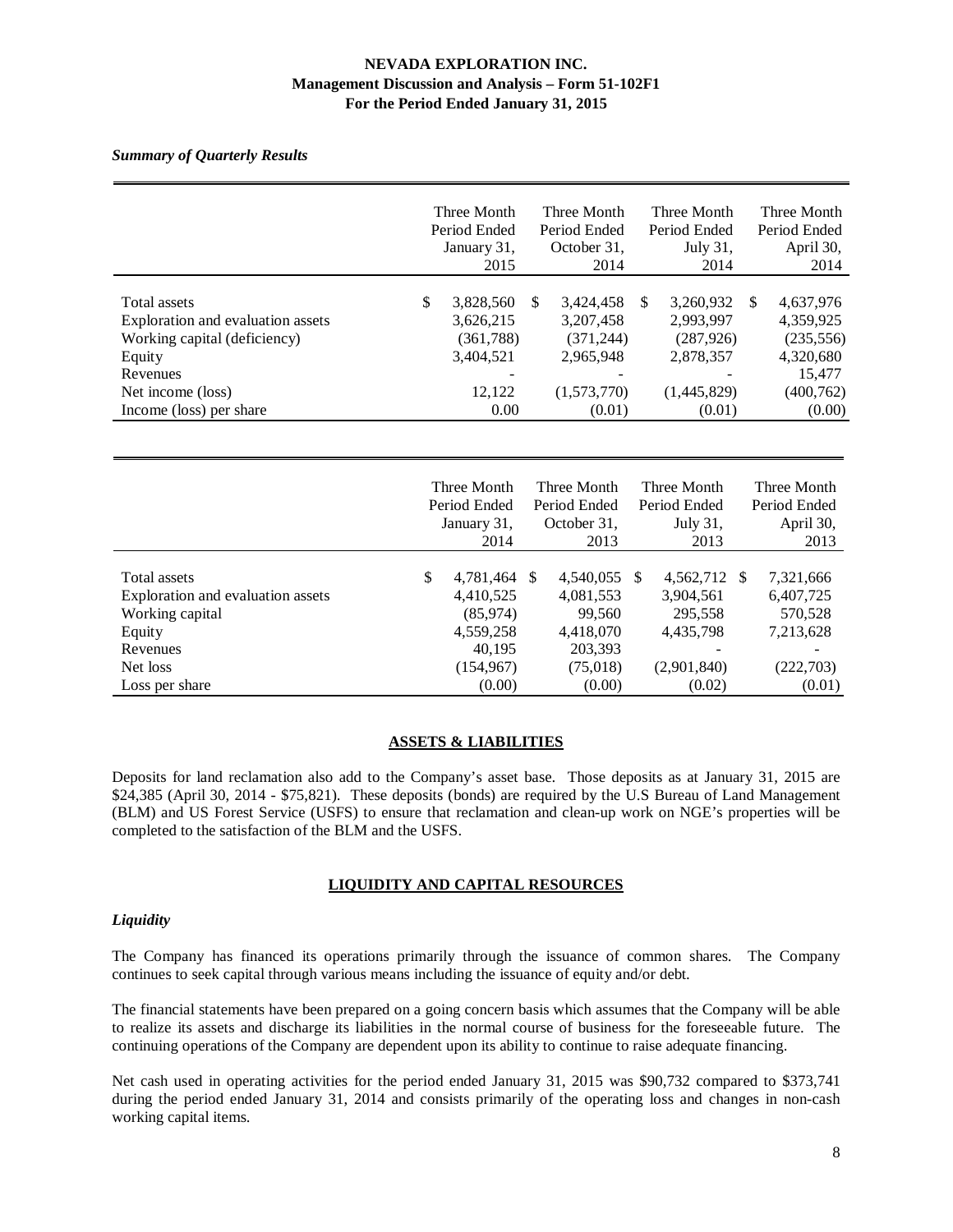Net cash used in investing activities for the period ended January 31, 2015 was \$112,785 compared to \$132,303 during the period ended January 31, 2014, and consists primarily of land holding and exploration expenditures.

Net cash provided by financing activities for the period ended January 31, 2015 was \$188,388 compared to \$(1,551) used during the period ended January 31, 2014. The difference is attributable to private placement completed during the period ended January 31, 2015.

## *Capital Resources*

During the period ended January 31, 2015, the Company:

- i) completed the first tranche of its non-brokered private placement by issuing 2,830,100 units at a price of \$0.05 per unit, for gross proceeds of \$141,505. Each unit consists of one common share and one non-transferable common share purchase warrant entitling the holder to purchase one common share at an exercise price of \$0.05 for a period of three years. Fair value allocated in connection to these warrants was \$46,892. In connection with the private placement, the Company paid finders' fee of \$2,000 and issued 40,000 finders' warrants with a fair value of \$793;
- ii) issued 2,050,000 common shares at a market price of \$0.01 per common share to settle a total of \$114,268 in accrued salaries with management and a non-arms length party; The Company recognized a gain on debt settlement of \$93,767; and
- iii) issued 800,000 common shares at a market price of \$0.01 per common share to satisfy part of the 2014 annual payment due to Genesis Gold Corporation under a Mining Lease and Option to Purchase Agreement.

As of January 31, 2015, the Company has a finance lease obligation for a leased vehicle, with blended monthly payments of principal and interest of \$47,933 (US\$37,710) and bearing interest at a rate of 2.90% per annum. The total portion representing interest is \$2,670. The total of principal repayments of the finance lease obligations that are due within the next one year is \$3,662, and the remaining portion for \$41,601 is due between fiscal year 2015 to 2019.

As of January 31, 2015 the Company has the following commitments:

a) The Company has various commitments relating to its exploration and evaluation assets as disclosed in Note 8 of its annual financial statements for the year ended April 30, 2014

## *Off Balance Sheet Arrangements*

As at January 31, 2015, NGE had no off balance sheet arrangements such as guaranteed contracts, contingent interests in assets transferred to an entity, derivative instrument obligations or any instruments that could trigger financing, market or credit risk to NGE.

## **RELATED PARTY TRANSACTIONS**

During the period ended January 31, 2015, the Company:

- i) paid or accrued \$30,050 in professional fees to a firm in which the Chief Financial Officer of the Company is a partner; and
- ii) issued 250,000 common shares at a market price of \$0.01 per share to settle \$12,500 of indebtedness to a firm of which the Chief Financial Officer is a partner.

During the period ended January 31, 2014, the Company:

i) paid or accrued \$40,930 in professional fees to a firm in which the Chief Financial Officer of the Company is a partner.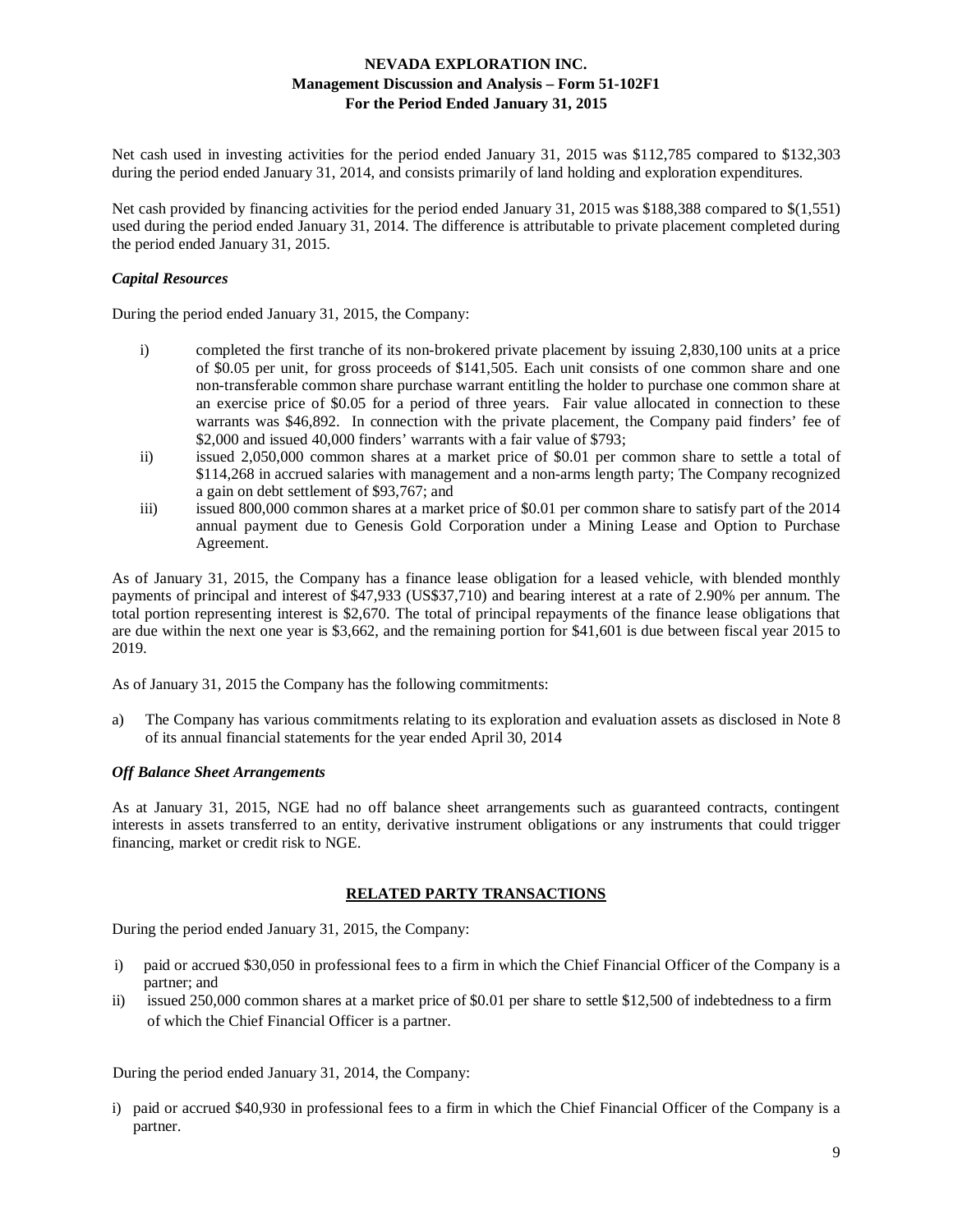The amounts of due to related parties included in accounts payable and accrued liabilities are as follows:

|                                                                 | January 31,<br>2015 | April 30,<br>2014 |
|-----------------------------------------------------------------|---------------------|-------------------|
| Due to a firm of which the Chief Financial Officer is a partner | 47.850 \$           | 28,598            |

During the period ended January 31, 2014, the Company issued 2,050,000 common shares at a market price of \$0.01 per common share to settle a total of \$101,768 in accrued salaries with management and a non-arms length party.

## **KEY MANAGEMENT COMPENSATION**

Remuneration of key management of the Company was as follows:

|                 | Nine Months<br>Ended<br>January 31,<br>2015 |     | Nine Months<br>Ended<br>January 31,<br>2014 |
|-----------------|---------------------------------------------|-----|---------------------------------------------|
| <b>Salaries</b> | 93.793                                      | - S | 251,836                                     |

The amount included in accounts payable and accrued liabilities which is due to key management personnel is as follows:

|                                 | January 31,<br>2015 | April 30,<br>2014 |
|---------------------------------|---------------------|-------------------|
| Due to key management personnel | 219,032             | 174,020           |

During the period ended January 31, 2014, the Company issued 1,800,000 common shares at a market price of \$0.01 per common share to settle a total of \$102,000 in accrued salaries with management and a non-arms length party.

# **DISCLOSURE OF OUTSTANDING SHARE DATA**

As at March 31, 2015, the Company has 133,746,000 common shares issued and outstanding and has the following stock options and warrants outstanding:

|                      | Number<br>of Options                                                 | Exercise<br>Price                    | <b>Expiry Date</b>                                                                             |  |
|----------------------|----------------------------------------------------------------------|--------------------------------------|------------------------------------------------------------------------------------------------|--|
| <b>Stock options</b> | 2,950,000<br>400,000<br>100,000<br>500,000<br>3,050,000<br>7,000,000 | 0.10<br>0.10<br>0.11<br>0.12<br>0.10 | December 31, 2015<br>August 9, 2016<br>September 25, 2017<br>December 4, 2017<br>March 2, 2019 |  |
| Warrants             | 2,870,100<br>2,870,100                                               | 0.05                                 | August 19, 2017                                                                                |  |

**Fully diluted:** 143,616,100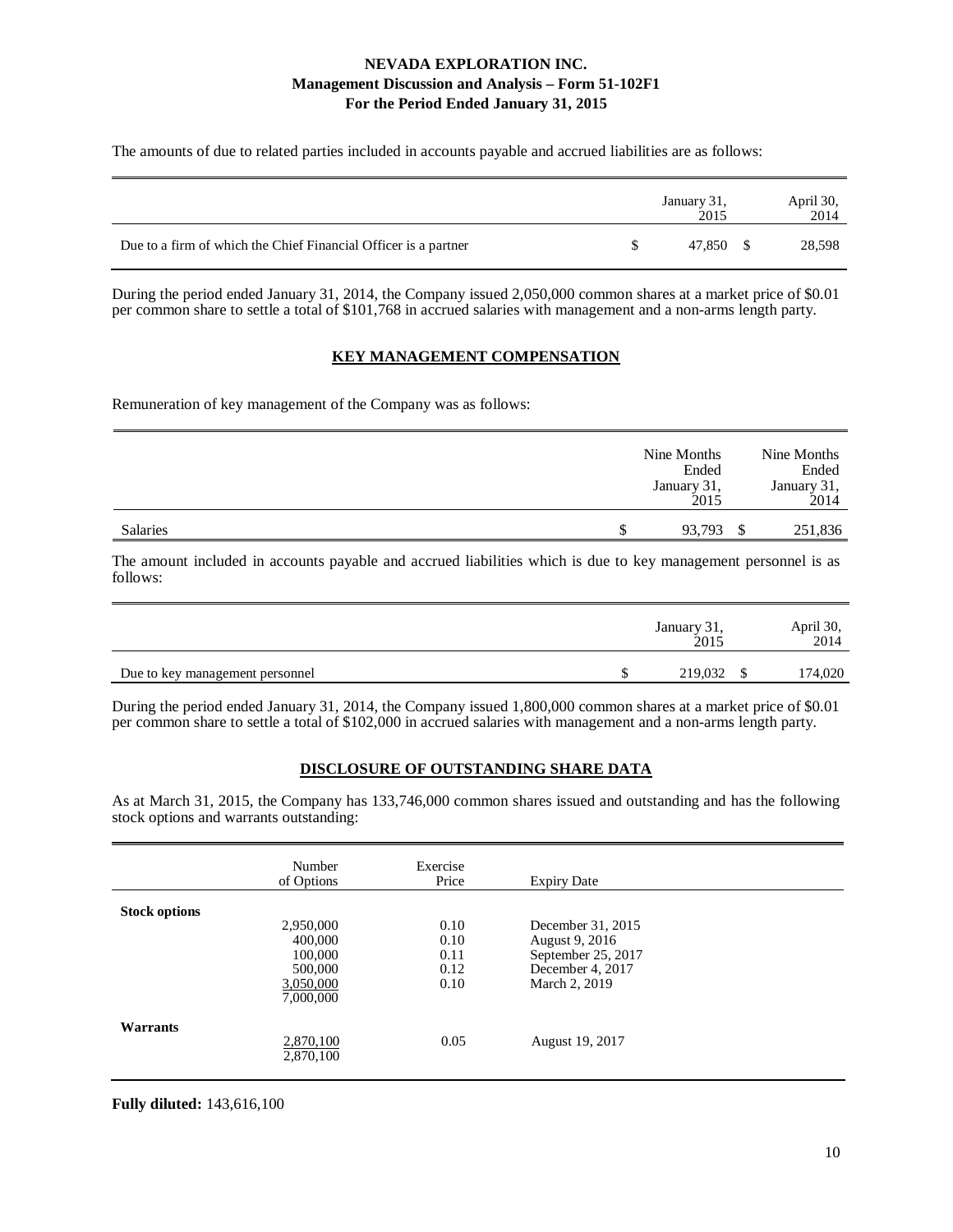## **FINANCIAL INSTRUMENTS AND FINANCIAL RISK FACTORS**

#### *Risk Management Policies*

The Company is exposed to risk due to the nature of its financial instruments. Risk management is the responsibility of management and the Company did not use derivative instruments.

#### *Fair Value*

Financial instruments measured at fair value are classified into one of three levels in the fair value hierarchy according to the relative reliability of the inputs used to estimate the fair values. The three levels of the fair value hierarchy are:

Level 1 – Unadjusted quoted prices in active markets for identical assets or liabilities;

- Level 2 Inputs other than quoted prices that are observable for the asset or liability either directly or indirectly; and
- Level 3 Inputs that are not based on observable market data.

Short term investments are measured at level 1 of the fair value hierarchy. The fair value of short term investments is measured at the market price of the common shares held at the measurement date. The carrying value of cash, accounts receivable (excluding GST receivable), deposits and bonds, finance lease obligations and accounts payable and accrued liabilities approximated their fair value because of the short-term nature of these instruments.

#### *Financial Risk Factors*

The Company's risk exposures and the impact on the Company's financial instruments are summarized below:

#### *Credit risk*

Credit risk is the risk of loss associated with a counterparty's inability to fulfill its payment obligations. The Company's credit risk is primarily attributable to cash. Management believes that the credit risk concentration with respect to cash is remote as it maintains accounts with highly-rated financial institutions.

## *Liquidity risk*

Liquidity risk is the risk that the Company will not be able to meet its financial obligations as they fall due. The Company manages liquidity risk through the management of its capital structure and financial leverage, as outlined in the discussion on capital management. It also manages liquidity risk by continuously monitoring actual and projected cash flows. The Board of Directors reviews and approves the Company's operating and capital budgets, as well as any material transactions out of the normal course of business.

As at January 31, 2015, the Company had a cash balance of \$4,280 (April 30, 2014 - \$22,603) to settle current liabilities of \$382,438 (April 30, 2014 - \$281,426). The Company will require financing from lenders, shareholders and other investors to generate sufficient capital to meet its short term business requirements.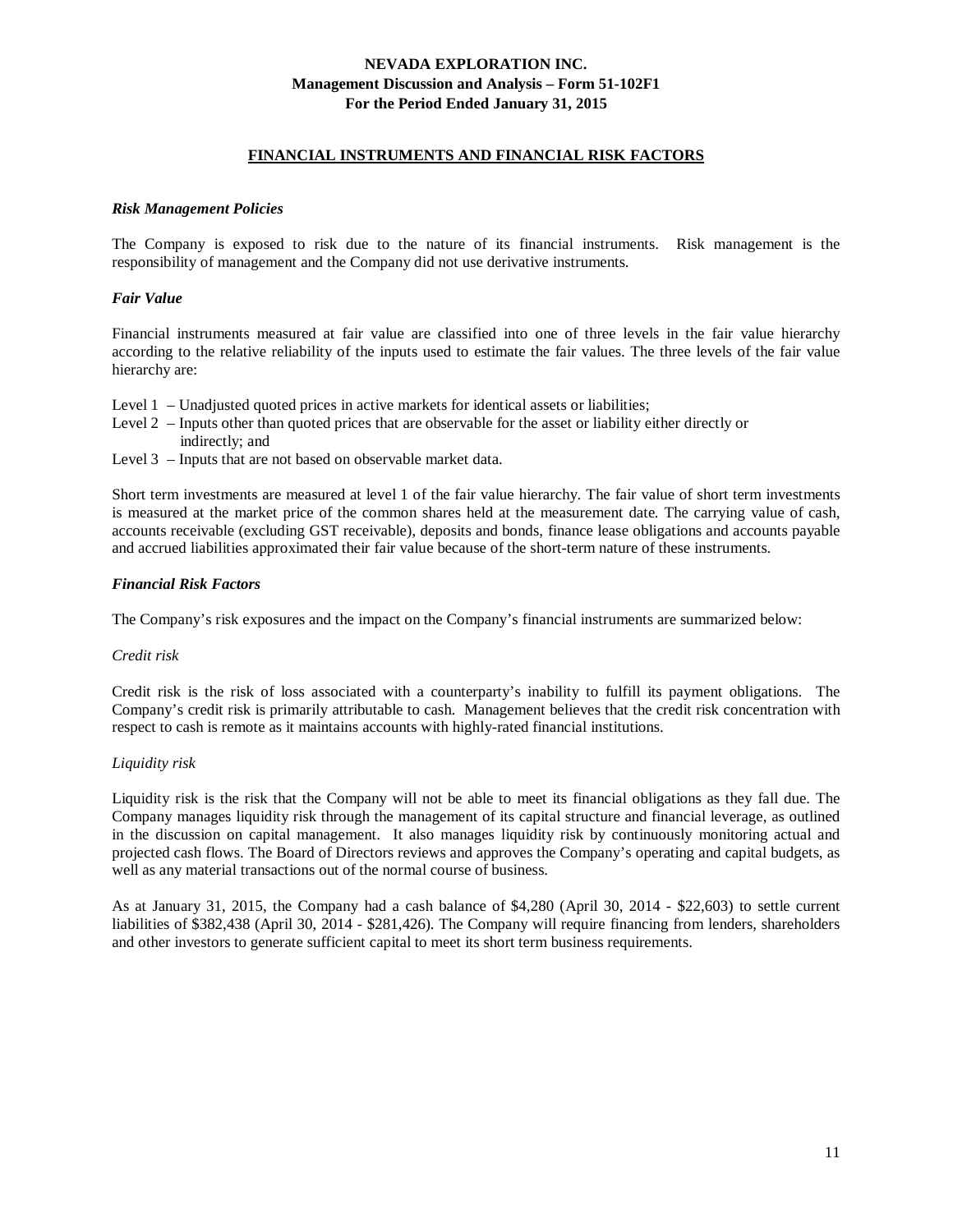#### *Market risk*

Market risk is the risk of loss that may arise from changes in market factors such as interest rates, foreign exchange rates, and commodity and equity prices.

(a) Interest rate risk

The Company is exposed to interest rate risk to the extent that the cash maintained at the financial institutions is subject to floating rate of interest. The interest rate risks on cash, deposits, and bonds, and on the Company's finance lease obligations are not considered significant.

(b) Foreign currency risk

The Company is exposed to financial risk arising from fluctuations in foreign exchange rates and the degree of volatility of these rates. A significant portion of the Company's expenses is denominated in US dollars. Consequently, certain assets, liabilities and operating expenses are exposed to currency fluctuations. The Company does not use derivative instruments to reduce its exposure to foreign currency risk.

Net assets denominated in foreign currency and the Canadian dollars equivalent at January 31, 2015 are as follows:

|                                                                                        | <b>CDN</b>                                          |   | <b>USD</b>                                     |
|----------------------------------------------------------------------------------------|-----------------------------------------------------|---|------------------------------------------------|
| Current assets<br>Non-current assets<br>Current liabilities<br>Non-current liabilities | \$<br>13,009<br>3,802,160<br>(234, 387)<br>(41,601) | S | 10,235<br>2,991,236<br>(184, 397)<br>(32, 729) |
|                                                                                        | \$<br>3,539,181                                     | S | 2,784,345                                      |

#### *Net exposure*

Based on the above net exposures as at January 31, 2015, and assuming all other variables remain constant, a 1% change in the value of the US dollar against the Canadian dollar would result in an increase/decrease of \$35,391 in profit or loss.

## **CAPITAL DISCLOSURES**

In order to maintain its capital structure, the Company, is dependent on equity funding and when necessary, raises capital through the issuance of equity instruments, primarily comprised of common shares and incentive stock options. In the management of capital, the Company includes the components of equity as well as cash.

The Company prepares annual estimates of exploration expenditures and monitors actual expenditures compared to the estimates to ensure that there is sufficient capital on hand to meet ongoing obligations. The Company's investment policy is to invest any excess cash in highly liquid short-term deposits with terms of one year or less and which can be liquidated after thirty days without interest penalty. The Company currently has insufficient capital to fund its exploration programs and is reliant on completing equity financings to fund further exploration. The Company is not subject to any externally imposed capital requirements.

There were no changes in the Company's approach to capital management during the period ended January 31, 2015.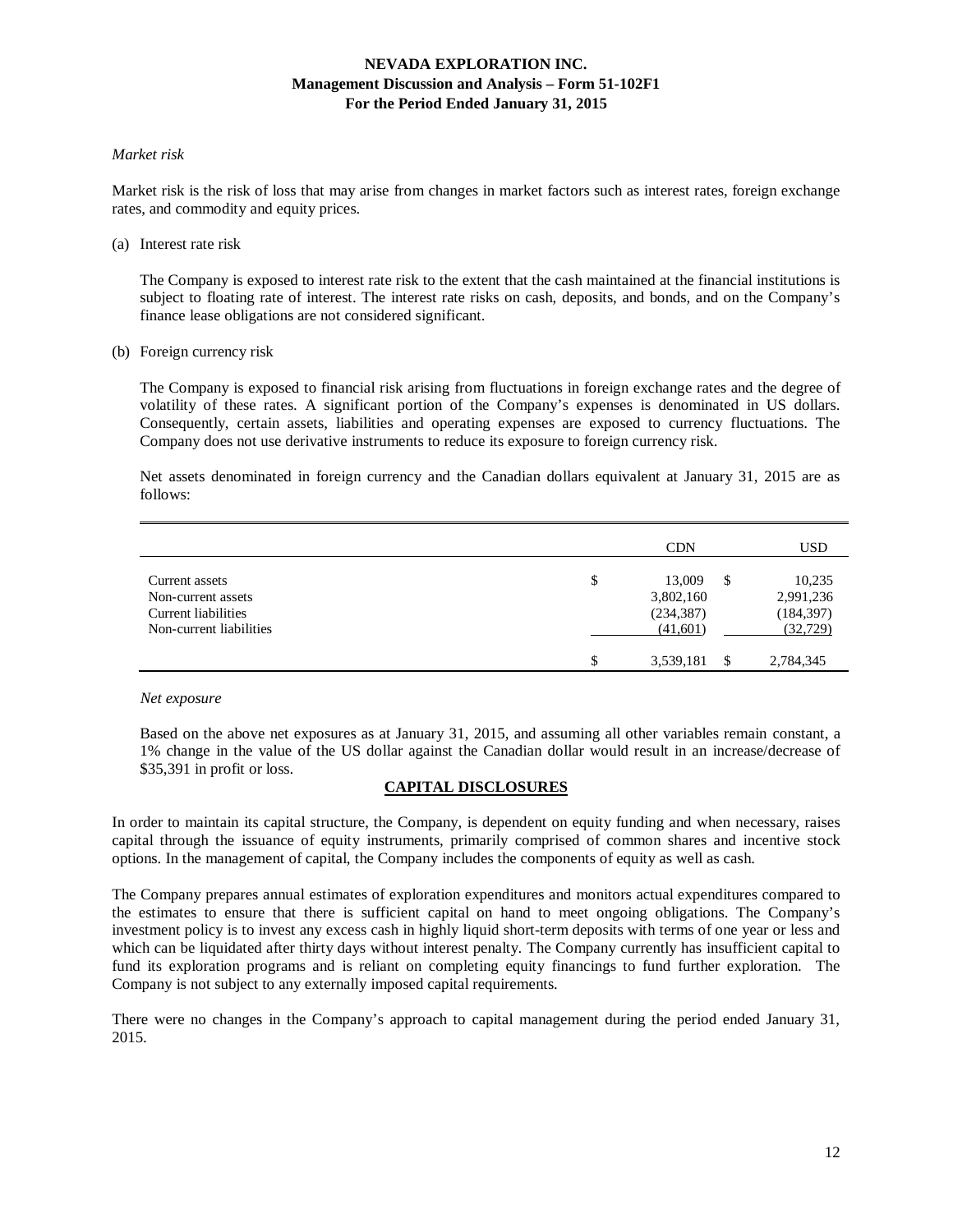#### *Financial liabilities*

Accounts payable and accrued liabilities, and finance lease obligations are classified as financial liabilities and are measured at face value. Management has determined that the face value of financial liabilities approximates fair value due to the expected short-term maturity of the debts.

The Company's financial liabilities primarily constitute trade payables owing to both arms' length and related parties. These are unsecured and, excepting normal trade credit terms, are due on demand.

The Company believes the fair value of its financial liabilities approximate their carrying values primarily due to their short-term nature. There are no quoted market prices from active markets for any of the financial liabilities held by the Company and thus fair values were assessed using valuation techniques consistent with International Financial Reporting Standards. The Company intends to reduce its financial liabilities by re-financing through additional share issuances.

## **RISKS AND UNCERTAINTIES**

In conducting its business of mineral exploration, NGE is subject to a wide variety of known and unknown risks, uncertainties and other factors which may affect the results, performance or achievement of the Company. Such risks and factors include, among others: risks related to the actual results of current and future exploration activities; future prices for gold, silver, and other commodities; environmental risks and hazards; the Company's lack of substantial revenue; the Company's ongoing need to raise money through equity financings; increases to operating, labour, and supply costs; and changes to government regulation, taxes, and fees. Although the Company attempts to identify and plan for these important factors that could affect results materially, the Company cautions the reader that the above list of risk factors is not exhaustive there may be other factors that cause results to differ from anticipated, estimated, or intended results. Ultimately, there can be no guarantee that the Company will be successful in making an economic mineral discovery.

#### **LIST OF DIRECTORS AND OFFICERS**

Wade A. Hodges, CEO, Chairman and Director Cyrus Driver, CFO and Director Kenneth Tullar, COO and Director Dr. John E. Larson, Director James Buskard, President

## **GOING CONCERN OF OPERATIONS**

During the period ended January 31, 2015, the Company incurred a comprehensive loss of \$1,084,164 (2013 –  $$2,654,370$  and as at that date, the Company had accumulated deficit of \$14,381,364 (April 30, 2014 – \$13,088,950), a working capital deficiency of \$361,788 (April 30, 2014 - \$260,942) and negative cash flows from operations of \$90,732 (2013 – negative cash flow of \$373,741). These factors create material uncertainties that may cast substantial doubt upon the Company's ability to continue as a going concern.

As is common with junior mining companies, the Company continues to seek capital through various means including the issuance of equity and/or debt to finance its on-going and planned exploration activities and to cover administrative costs.